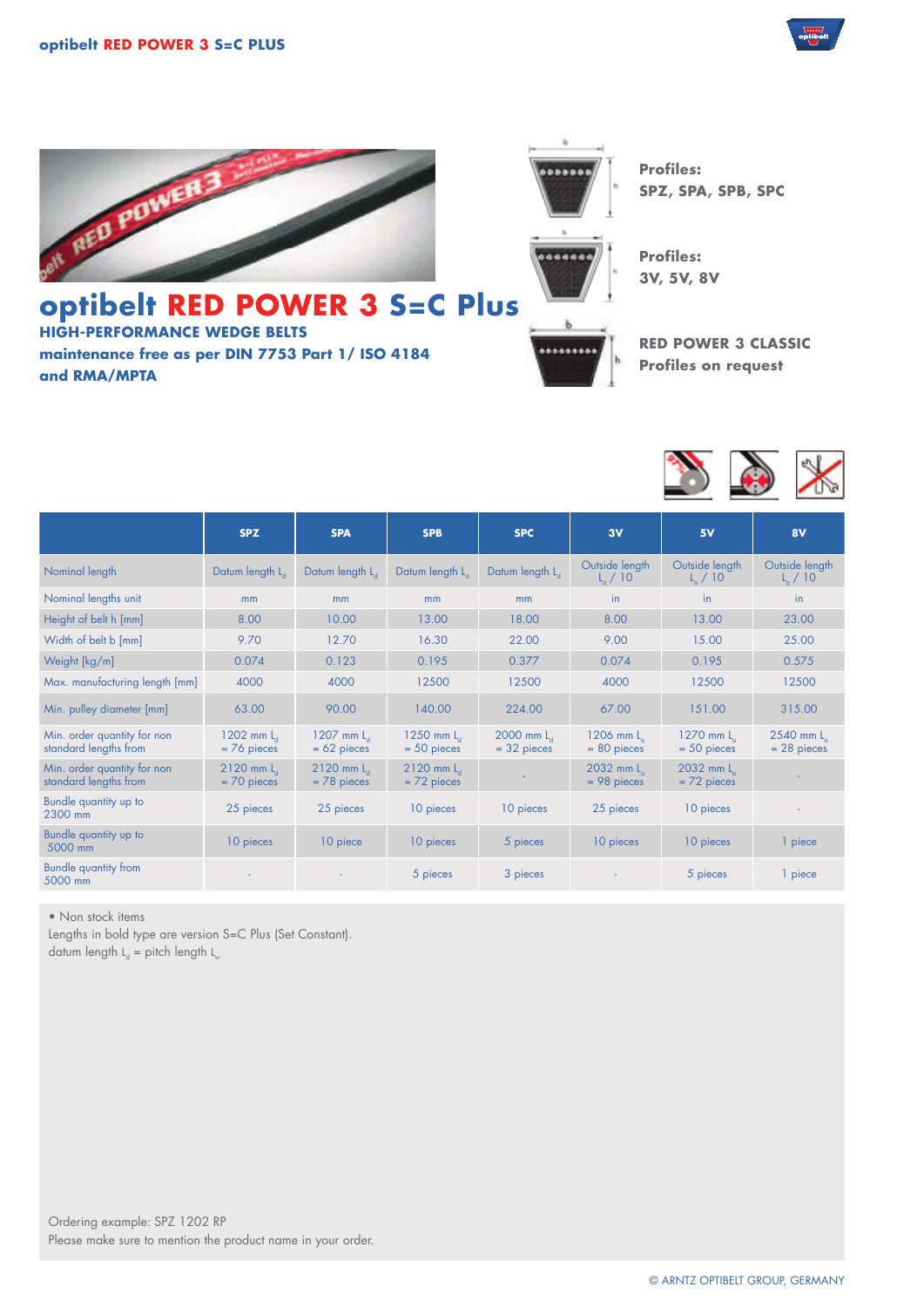

## **optibelt RED POWER 3 S=C Plus**

| <b>Description</b> | <b>Alternative RMA</b> | <b>Description</b> | <b>Alternative RMA</b>   | <b>Description</b> | <b>Alternative RMA</b> |
|--------------------|------------------------|--------------------|--------------------------|--------------------|------------------------|
|                    | <b>SPZ</b>             | <b>SPZ 3550 RP</b> | 3V 1400 RP               | <b>SPA 2240 RP</b> | ÷                      |
| <b>SPZ 1202 RP</b> | 3V 475 RP              |                    | <b>SPA</b>               | <b>SPA 2282 RP</b> |                        |
| <b>SPZ 1212 RP</b> | $\omega$               | <b>SPA 1207 RP</b> |                          | <b>SPA 2300 RP</b> |                        |
| <b>SPZ 1237 RP</b> |                        | <b>SPA 1232 RP</b> |                          | <b>SPA 2307 RP</b> |                        |
| <b>SPZ 1250 RP</b> | $\blacksquare$         | <b>SPA 1250 RP</b> |                          | <b>SPA 2332 RP</b> |                        |
| <b>SPZ 1262 RP</b> | 3V 500 RP              | <b>SPA 1257 RP</b> |                          | <b>SPA 2360 RP</b> |                        |
| <b>SPZ 1287 RP</b> | ÷                      | <b>SPA 1272 RP</b> |                          | <b>SPA 2382 RP</b> |                        |
| <b>SPZ 1312 RP</b> |                        | <b>SPA 1282 RP</b> |                          | <b>SPA 2432 RP</b> |                        |
| <b>SPZ 1320 RP</b> |                        | <b>SPA 1307 RP</b> |                          | <b>SPA 2482 RP</b> |                        |
| <b>SPZ 1337 RP</b> | ٠                      | <b>SPA 1320 RP</b> | $\blacksquare$           | <b>SPA 2500 RP</b> | ٠                      |
| <b>SPZ 1362 RP</b> | $\sim$                 | <b>SPA 1332 RP</b> | ÷                        | <b>SPA 2532 RP</b> |                        |
| <b>SPZ 1387 RP</b> | 3V 530 RP              | <b>SPA 1357 RP</b> |                          | <b>SPA 2582 RP</b> |                        |
| <b>SPZ 1400 RP</b> | ÷                      | <b>SPA 1382 RP</b> | $\overline{\phantom{a}}$ | <b>SPA 2607 RP</b> |                        |
| <b>SPZ 1412 RP</b> |                        | <b>SPA 1400 RP</b> |                          | <b>SPA 2632 RP</b> |                        |
| <b>SPZ 1437 RP</b> |                        | <b>SPA 1407 RP</b> | ÷,                       | <b>SPA 2650 RP</b> |                        |
| <b>SPZ 1462 RP</b> |                        | <b>SPA 1432 RP</b> |                          | <b>SPA 2682 RP</b> |                        |
| <b>SPZ 1487 RP</b> |                        | <b>SPA 1457 RP</b> |                          | <b>SPA 2732 RP</b> |                        |
| <b>SPZ 1500 RP</b> |                        | <b>SPA 1482 RP</b> |                          | <b>SPA 2782 RP</b> |                        |
| <b>SPZ 1512 RP</b> |                        | <b>SPA 1500 RP</b> |                          | <b>SPA 2800 RP</b> |                        |
| <b>SPZ 1537 RP</b> |                        | <b>SPA 1507 RP</b> |                          | <b>SPA 2832 RP</b> |                        |
| <b>SPZ 1562 RP</b> | $\blacksquare$         | <b>SPA 1532 RP</b> | $\blacksquare$           | <b>SPA 2847 RP</b> |                        |
| <b>SPZ 1587 RP</b> |                        | <b>SPA 1557 RP</b> |                          | <b>SPA 2882 RP</b> |                        |
| <b>SPZ 1600 RP</b> | 3V 630 RP              | <b>SPA 1582 RP</b> |                          | <b>SPA 2932 RP</b> |                        |
| <b>SPZ 1612 RP</b> | ٠                      | <b>SPA 1600 RP</b> |                          | <b>SPA 2982 RP</b> |                        |
| <b>SPZ 1637 RP</b> | $\blacksquare$         | <b>SPA 1607 RP</b> |                          | <b>SPA 3000 RP</b> |                        |
| <b>SPZ 1662 RP</b> |                        | <b>SPA 1632 RP</b> |                          | <b>SPA 3032 RP</b> |                        |
| <b>SPZ 1687 RP</b> |                        | <b>SPA 1657 RP</b> |                          | <b>SPA 3082 RP</b> |                        |
| <b>SPZ 1700 RP</b> | 3V 670 RP              | <b>SPA 1682 RP</b> |                          | <b>SPA 3150 RP</b> |                        |
| <b>SPZ 1737 RP</b> |                        | <b>SPA 1700 RP</b> |                          | <b>SPA 3182 RP</b> |                        |
| <b>SPZ 1762 RP</b> |                        | <b>SPA 1707 RP</b> |                          | <b>SPA 3282 RP</b> |                        |
| <b>SPZ 1787 RP</b> |                        | <b>SPA 1732 RP</b> |                          | <b>SPA 3350 RP</b> |                        |
| <b>SPZ 1800 RP</b> | 3V 710 RP              | <b>SPA 1757 RP</b> |                          | <b>SPA 3382 RP</b> |                        |
| <b>SPZ 1837 RP</b> | $\sim$                 | <b>SPA 1782 RP</b> |                          | <b>SPA 3550 RP</b> |                        |
| <b>SPZ 1862 RP</b> |                        | <b>SPA 1800 RP</b> |                          | <b>SPA 3750 RP</b> |                        |
| <b>SPZ 1887 RP</b> |                        | <b>SPA 1807 RP</b> |                          | <b>SPA 4000 RP</b> |                        |
| <b>SPZ 1900 RP</b> | 3V 750 RP              | <b>SPA 1832 RP</b> |                          |                    | <b>SPB</b>             |
| <b>SPZ 1937 RP</b> | $\sim$                 | <b>SPA 1857 RP</b> |                          | <b>SPB 1250 RP</b> |                        |
| <b>SPZ 1987 RP</b> |                        | <b>SPA 1882 RP</b> |                          | <b>SPB 1320 RP</b> |                        |
| <b>SPZ 2000 RP</b> |                        | <b>SPA 1900 RP</b> |                          | <b>SPB 1400 RP</b> |                        |
| <b>SPZ 2037 RP</b> |                        | <b>SPA 1907 RP</b> |                          | <b>SPB 1450 RP</b> |                        |
| <b>SPZ 2120 RP</b> |                        | <b>SPA 1932 RP</b> |                          | <b>SPB 1500 RP</b> |                        |
| <b>SPZ 2137 RP</b> |                        | <b>SPA 1957 RP</b> |                          | <b>SPB 1550 RP</b> |                        |
| <b>SPZ 2187 RP</b> |                        | <b>SPA 1982 RP</b> |                          | <b>SPB 1600 RP</b> |                        |
| <b>SPZ 2240 RP</b> | ×.                     | <b>SPA 2000 RP</b> |                          | <b>SPB 1700 RP</b> |                        |
| <b>SPZ 2287 RP</b> | 3V 900 RP              | <b>SPA 2032 RP</b> |                          | <b>SPB 1800 RP</b> |                        |
| <b>SPZ 2360 RP</b> | ٠                      | <b>SPA 2057 RP</b> |                          | <b>SPB 1900 RP</b> | 5V 750 RP              |
| <b>SPZ 2500 RP</b> |                        | <b>SPA 2082 RP</b> |                          | <b>SPB 2000 RP</b> | $\sim$                 |
| <b>SPZ 2650 RP</b> |                        | <b>SPA 2120 RP</b> |                          | <b>SPB 2120 RP</b> |                        |
| <b>SPZ 2800 RP</b> |                        | <b>SPA 2132 RP</b> |                          | <b>SPB 2240 RP</b> |                        |
| <b>SPZ 3000 RP</b> | 3V 1180 RP             | <b>SPA 2182 RP</b> |                          | <b>SPB 2360 RP</b> |                        |
| <b>SPZ 3150 RP</b> | <b>State</b>           | <b>SPA 2207 RP</b> |                          | <b>SPB 2500 RP</b> |                        |
| <b>SPZ 3350 RP</b> | 3V 1320 RP             | <b>SPA 2232 RP</b> |                          | <b>SPB 2650 RP</b> |                        |

© Arntz OPTIBELT Group, Germany